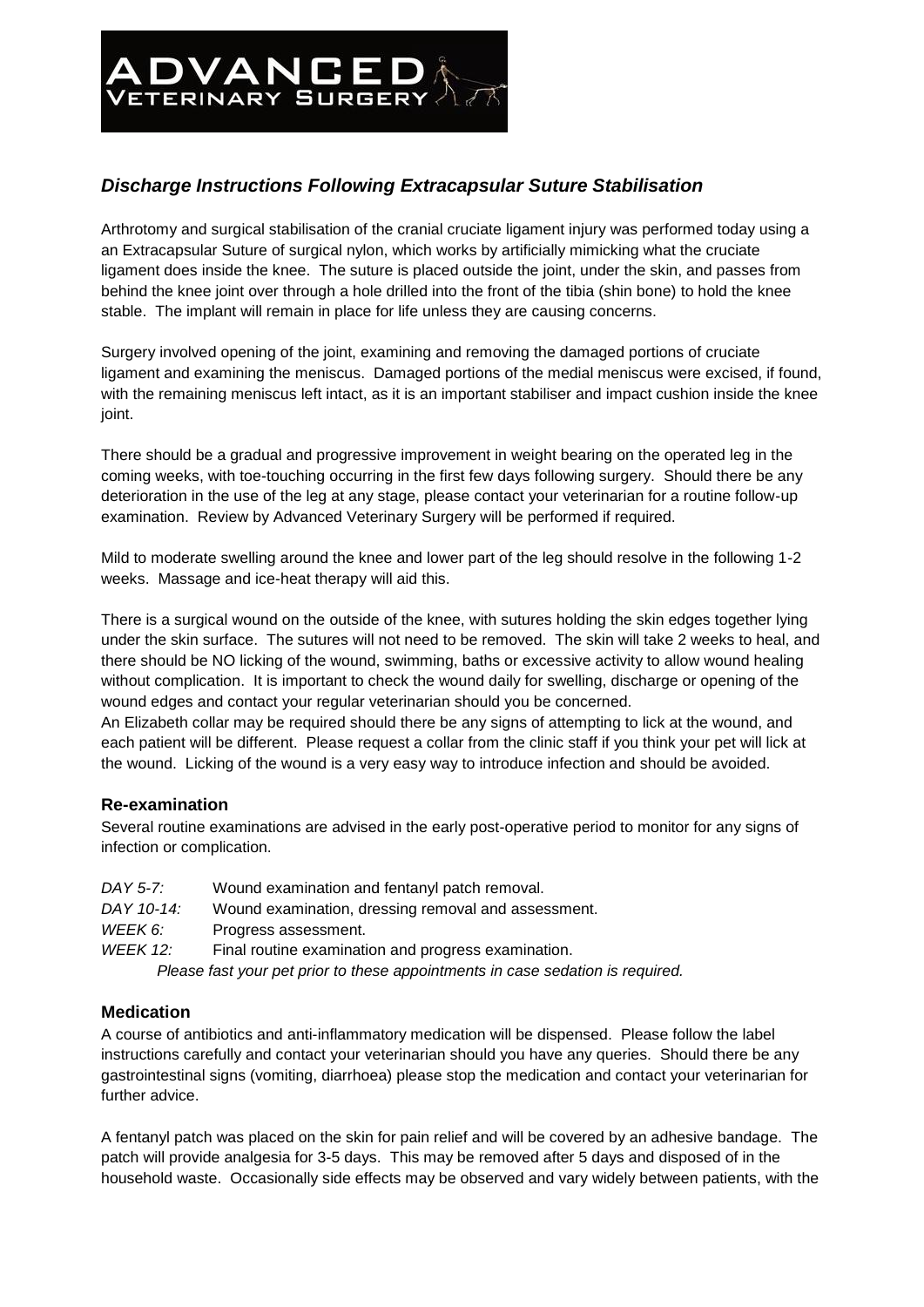

main effect being dysphoria (appearing "high", overly quiet or over excitable) and loss of appetite. Should you notice any of these signs at home, please remove the patch and dispose of in the general waste. Patients have been known to eat the patches and currently I have not observed any signs of over-dosage, but please avoid this and monitor your patient carefully at home. Should you have any concerns contact your regular veterinarian or the Animal Emergency Service (AES) on 5445 1333.

# **Rehabilitation**

*These are only general guidelines and each patient's recovery is different.* As the owner you are the brains of the recovery and rehabilitation, as our patients will want to run before they can crawl, and risk injury to the healing bone and soft tissues causing set-backs to the recovery.

# *WEEK 1*

*Toe touching to the ground, but should be improving small amounts daily.*

Strict Rest and Confinement or Strict Supervision

Short walks on a lead out to the backyard for toileting purposes only 2-6 times daily.

On-lead at all times / No Stairs No jumping No swimming No baths

Ice Packs (24-48 hours) may be applied to the knee and lower leg 2-4 times daily for 20 minutes to minimise early post-operative swelling and help with pain relief. Do not apply the ice directly to the skin but use a cloth between.

Heat packs (after 48 hours) may be applied to the knee 2-4 times daily for 20 minutes to aid resolution of the swelling and promote circulation and healing. Ensure the heat pack is not too hot as to burn the skin but should be comfortably warm.

# *WEEK 2*

*Improving weight bearing on the leg, with a moderate to mild limp.*

Strict Rest and Confinement or Strict Supervision.

Short walks on a lead out to the backyard for toileting purposes only 2-6 times daily.

On-lead at all times / No Stairs No jumping No swimming No baths

Heat packs continued and applied to the knee 2-4 times daily for 20 minutes to aid resolution of the swelling and promote circulation and healing. Ensure the heat pack is not too hot as to burn the skin but should be comfortably warm.

#### *WEEK 3+4*

*Progressively improving weight bearing on the leg. More comfortable with range of motion exercises.*

Strict Rest and Confinement or Strict Supervision.

Gradually increase the length of lead controlled walks, 5-10 minutes, up to 2-6 times daily. Slow walks to encourage the use of the leg and placing correctly on the ground. If your pet limps more towards the end of the walk reduce the length of walk to a point which is well tolerated.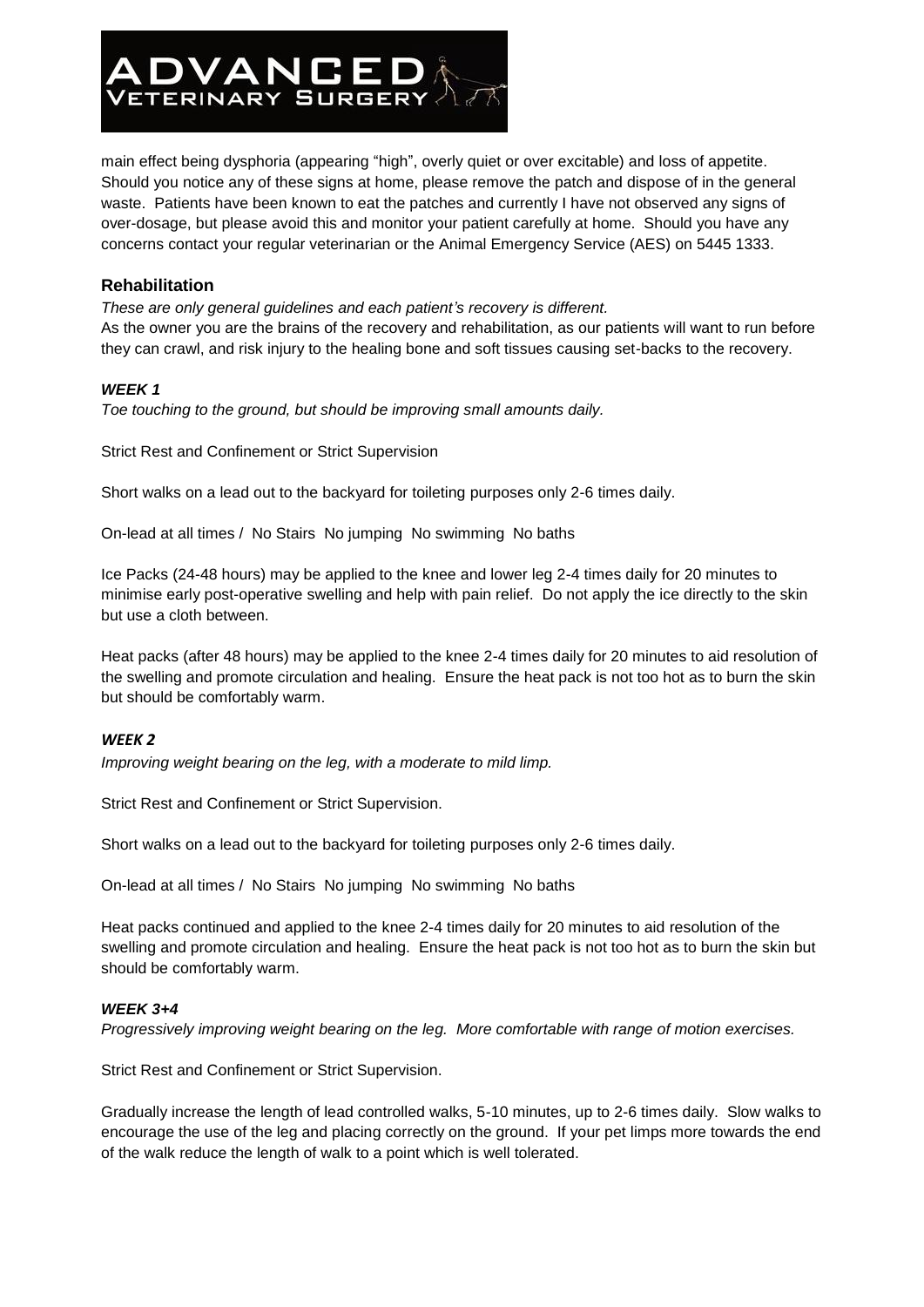

On-lead walks in chest deep water will encourage muscle building and knee stability. Avoid soft sand and beaches though.

On-lead at all times / No Stairs No jumping / Allowed Baths / Hydrotherapy may commence

Range of motion exercises may be performed 2-4 times daily. With the patient lying with the operated leg upper-most, and supporting the leg, gently flex and extend the knee slowly until you feel slight resistance or the patient shows signs of discomfort, for 10 repetitions.

*\*\*Patients may start to feel comfortable and want to over exercise before the bone and soft tissues are healed. It is essential the controlled program is followed to avoid major complications and set-backs in recovery.*

#### *WEEK 5+6*

*Progressively improving weight bearing on the leg with occasional limp.*

Confinement or Strict Supervision.

Gradually increase the length of lead controlled walks, 10-20 minutes, up to 2-6 times daily. If your pet limps more towards the end of the walk reduce the length of walk to a point which is well tolerated for a few days then increase again gradually.

On-lead walks in chest deep water will encourage muscle building and knee stability. Avoid soft sand and beaches though.

On-lead at all times / No Stairs No jumping / Allowed Baths / Hydrotherapy and Swimming

Range of motion exercises may be performed 2-4 times daily. With the patient lying with the operated leg upper-most, and supporting the leg, gently flex and extend the knee slowly until you feel slight resistance or the patient shows signs of discomfort, for 10 repetitions.

Sit to Stand exercises performed 2-4 times daily, if well tolerated and only if comfortable.

#### *WEEK 6-8*

*Good weight bearing on the leg, with occasional limp.*

Confinement or Strict Supervision.

Lead controlled walks, 15-30 minutes, up to 2-4 times daily. Remember if your pet limps more towards the end of the walk reduce the length of walk to a point which is well tolerated for a few days then increasing again slowly.

On-lead at all times / No Stairs No jumping / Allowed Baths / Hydrotherapy and Swimming

Range of motion exercises continued.

Sit to Stand exercises continued.

#### *WEEK 8-12*

*Good weight bearing on the leg and improving stamina on walks.*